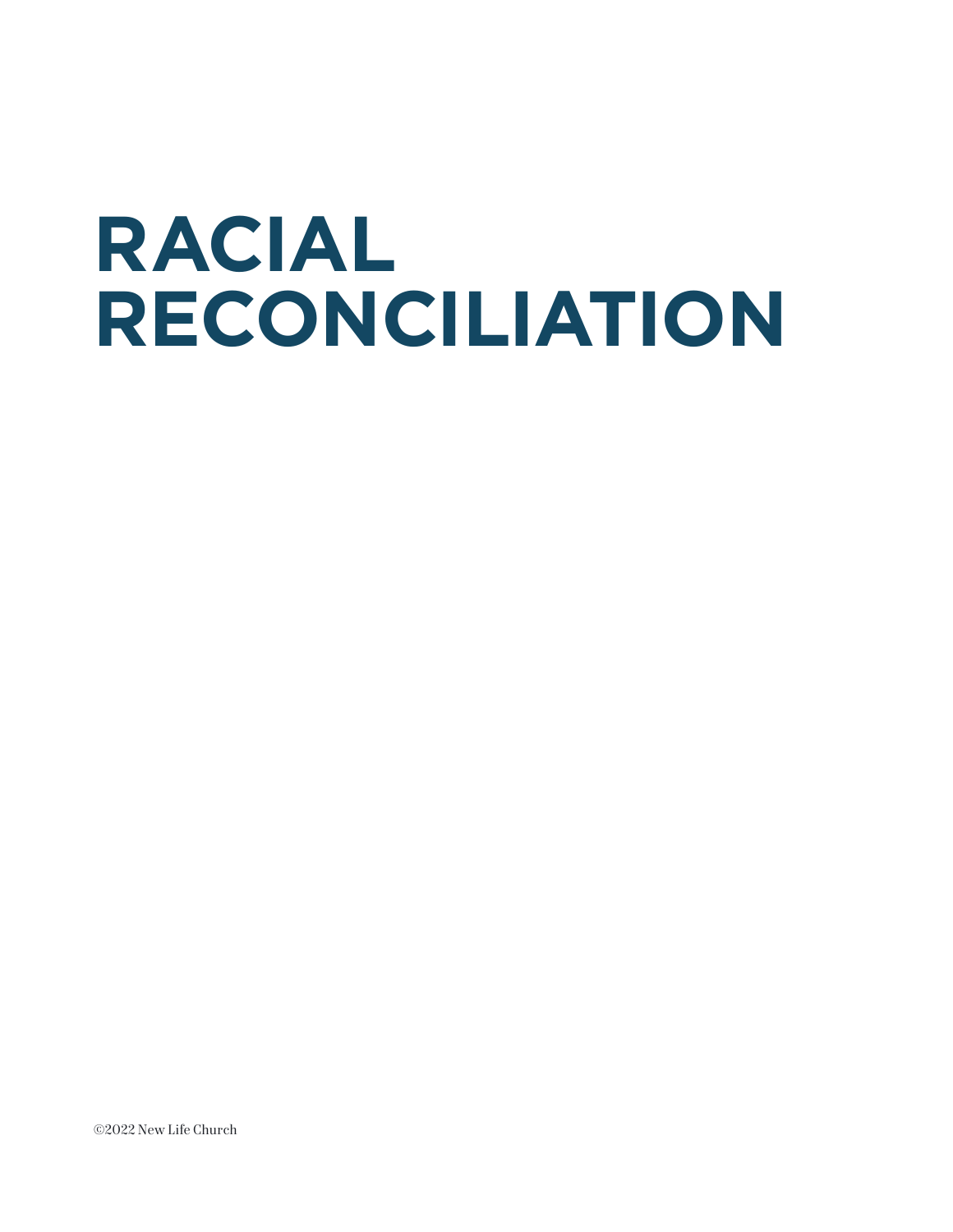# **RACIAL RECONCILIATION AS MISSION**

The mission of New Life Church is to give God glory by making disciples of all people through the gospel of Jesus Christ. This mission statement emanates from both the Great Commandment (Matthew 22.37-40) and the Great Commission (Matthew 28.18-20). We join with Jesus' desire that His Church on earth would consist of people from every tongue, tribe, and nation (Matthew 24.14; Revelation 7.9) and live in unity (John 17.22-23).

# **RACIAL RECONCILIATION AS DOCTRINE**

We believe that Scripture is clear that all people, regardless of ethnicity, are: created in the image of God (Genesis 1.26-27), fallen in their human nature (Romans 5.12-17), offered salvation through Jesus Christ's sacrificial death and resurrection (John 3.14-18; Romans 6; Revelation 5.9-10), called to be co-heirs of the kingdom of God (Romans 8.17), commissioned to be ministers of reconciliation (Luke 10; 2 Corinthians 5.18-21), and invited to an eternal banquet in the age to come (Revelation 19.7). While our human ethnic identity is never lost, we affirm that the believer's primary identity upon faith in the gospel is in Christ (Romans 6.1-4). Therefore, he or she is a part of the Body of Christ (1 Corinthians 12.12-31); and in Christ, all believers, regardless of ethnicity, are made one (Galatians 3.26-29; Ephesians 2.11-18).

In light of these Biblical truths, we pronounce that racism, i.e. the belief that one's own ethnicity is superior and the different ethnicity of another is inferior, is sin. Racism violates the eternal truth that all human life is made in the image of God and thus has equal dignity regardless of ethnic origins. In thought, word, or deed, racism is a profound evil that has been an underlying source of immense pain, suffering, and death among the peoples of the world. It is only in the mercy and grace of a Triune God, walking in repentance and forgiveness with each other, and pursing justice for all, that we will find healing from the evil of racism.

## **RACIAL RECONCILIATION AS DISPLAY**

We believe that the multi-ethnic Church can be a sign and wonder to a racially divided culture. When Christ's Church worships in unity and diversity, it is a living witness of Christ as the sent One (John 17.20-23) and a visual display of the gospel's power to bring people together (Ephesians 3.8-10). The multi-ethnic Church is the radiant display of light from a city set on a hill to a darkened world that provides healing to a hurting and ethnically divided land (Matthew 5.13-16). By intentionally pursuing a community of faith that is united, while celebrating cultural differences, we live to fulfill Christ's prayer that His Church might be one (John 17.11,21). We believe that the multi-ethnic Church, worshiping together in this age, is not only a fulfillment of Old Testament prophecy (Isaiah 56.5-8, Amos 9.11-12, Zechariah 8.20-23) but also acts as a conduit of heaven's blessing (Psalms 133.3) in the neighborhoods and cities where those churches are rooted.